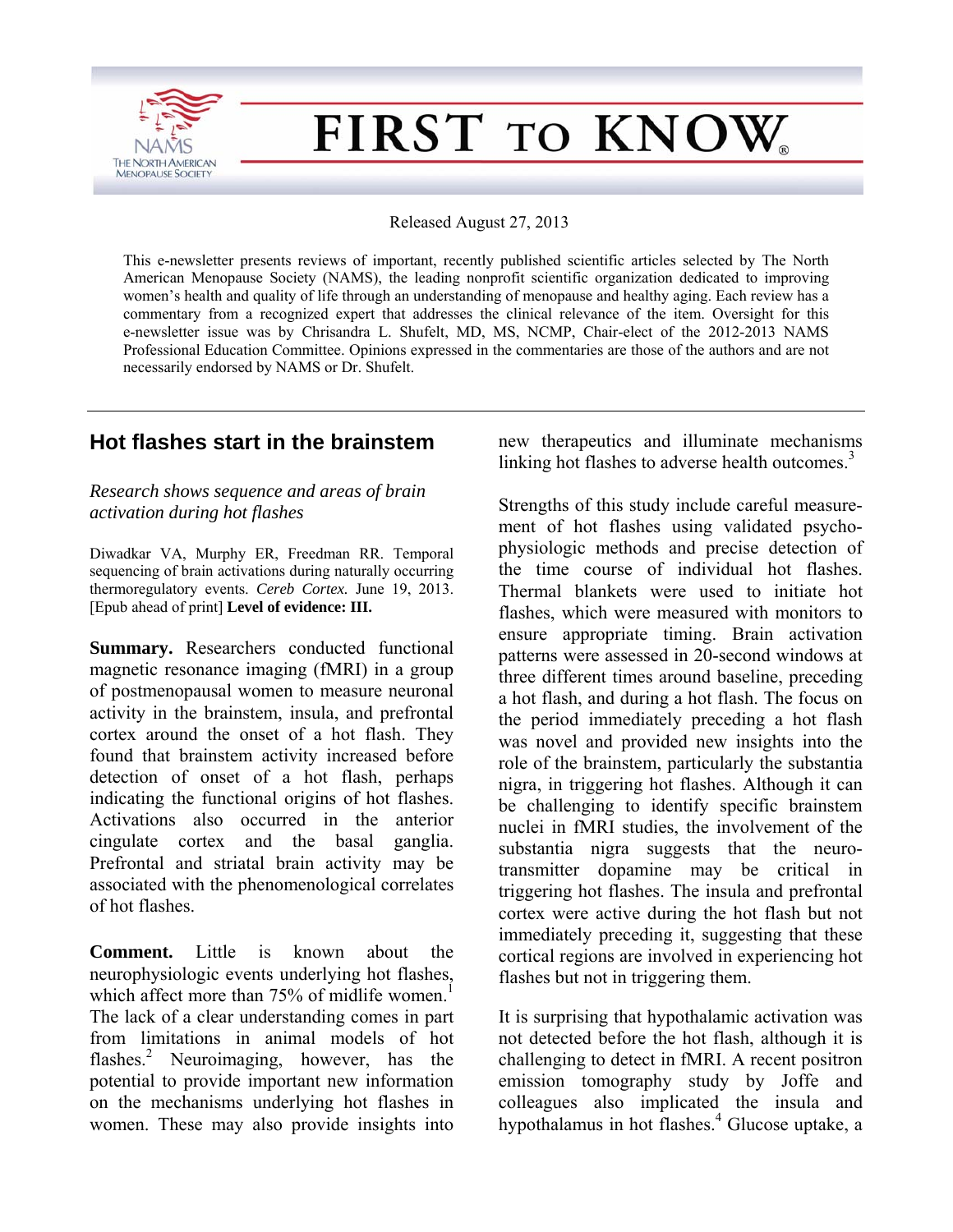measure of neuronal activity, was lower in the hypothalamus and insula of women who had hot flashes after adjuvant endocrine therapies (eg. tamoxifen) than in women who did not have hot flashes. Notably, those alterations were related to CYP2D6 polymorphisms, which predict risk for tamoxifen-induced hot flashes. $5$  Thus, neuroimaging studies have the potential to shed light on genetically linked neurobiologic traits that predispose certain women to hot flashes and on the time course of brain events underlying individual hot flashes.

Pauline M. Maki, PhD Professor of Psychiatry and Psychology Director, Women's Mental Health Research Research Director, UIC Center for Research in Women and Gender University of Illinois at Chicago Chicago, IL

#### References

1. Kronenberg F. Hot flashes: epidemiology and physiology. *Ann N Y Acad Sci.* 1990;592:52-86; discussion 123-33.

2. Cosmi S, Pawlyk AC, Alfinito PD, Roman J, Zhou T, Deecher DC. Simultaneous telemetric monitoring of tailskin and core body temperature in a rat model of thermoregulatory dysfunction. *J Neurosci Methods*. 2009;178(2): 270-275.

3. Thurston RC, Joffe H. Vasomotor symptoms and menopause: findings from the Study of Women's Health across the Nation. *Obstet Gynecol Clin North Am.* 2011; 38(3):489-501.

4. Joffe H, Deckersbach T, Lin NU, et al. Metabolic activity in the insular cortex and hypothalamus predicts hot flashes: an FDG-PET study. *J Clin Endocrinol Metab.* 2012;97(9):3207-3215.

5. Henry NL, Rae JM, Li L, et al. Association between CYP2D6 genotype and tamoxifen-induced hot flashes in a prospective cohort. *Breast Cancer Res Treat.* 2009; 117(3):571-575.

## **Bone resorption varies during the menopause transition**

#### *SWAN study shows differences according to BMI and ethnicity*

Sowers MR, Zheng H, Greendale GA, et al. Changes in bone resorption across the menopause transition: effects of reproductive hormones, body size, and ethnicity. *J Clin Endocrinol Metab*. 2013;98(7):2854-2863. **Level of evidence: II-3.** 

**Summary.** Researchers examined how changes in bone resorption relate to the final menstrual period (FMP), reproductive hormones, body mass index (BMI), and ethnicity by measuring urinary type 1 collagen N-telopeptide (NTX), estradiol, and follicle-stimulating hormone levels annually for up to 8 years of the menopause transition in 918 women (classified as African American, Chinese, Japanese, or Caucasian). They found that urinary NTX began to increase sharply about 2 years before the FMP, peaking about 1 to 1.5 years after the FMP. From 2 to 6 years after the FMP, NTX levels declined but stayed about 20% higher than before menopause.

The magnitude of the increase in bone resorption was inversely associated with BMI. Ethnic differences in bone resorption changes were weakened but not wholly eliminated by adjusting for BMI. Thus, ethnic differences in BMI appear to account for much of the ethnic variation in bone loss during perimenopause.

**Comment.** Over the past 10 years, the Study of Women's Health Across the Nation (SWAN) has provided us with an astonishing number and variety of studies based on observation of 3,302 women transitioning from premenopausal to postmenopausal status. In the area of skeletal health, prior SWAN reports have described how falling serum estradiol levels signal an increase in bone turnover that, in turn, accelerates agerelated bone loss. SWAN defines transmenopause as the period 1 to 2 years before 2 years after the FMP.

Quantitatively, these transmenopausal changes have been shown to be modest and brief specifically, about a 30% increase in bone turnover, with a resulting increase in the annual rate of bone mineral density (BMD) loss of about 2%. SWAN has also shown us that over the long term, the median annual bone loss is approximately 1% (ie, a cumulative 11% in the spine and  $9\%$  in the hip).<sup>1</sup>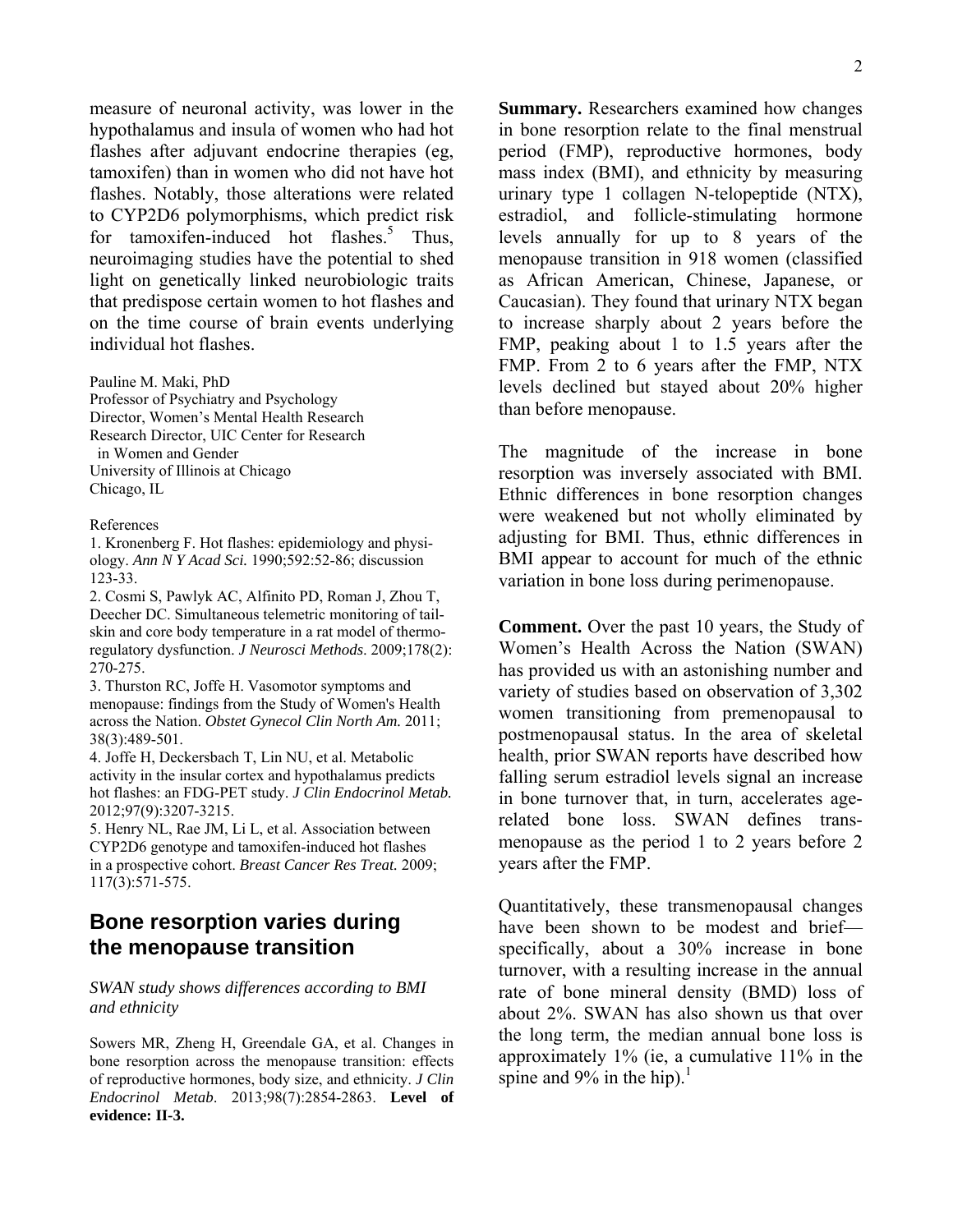The current SWAN report assesses bone turnover in 918 women undergoing a natural menopause at a median age of 51.3 years. Data on these women were available for about 6 years before and 6 years after the FMP. During the 2- to 3-year transmenopausal period, the bump in bone turnover was greater among thinner women (BMI <25) than heavier women (BMI >30). However, these differences dissipated within a few years after the FMP. Additionally, differences in bone turnover among different ethnicities were largely explained by BMI.

Should these findings alter our management of women transitioning through menopause? The simple answer is no—for the following reasons:

1. The modest and self-limited changes in bone turnover and BMD should allay concerns about catastrophic bone loss occurring in otherwise healthy women transitioning through menopause.

2. Given the variability in bone turnover markers and BMD, small changes in bone turnover and BMD would be difficult to reliably detect in individual women.

Should these findings alter our perspective on preventing bone loss? I would like to tentatively say yes, for the following reasons:

1. To return a transitioning or postmenopausal woman's bone turnover to premenopausal levels requires only a modest antiresorptive drug effect.

2. When prevention of bone loss is appropriate, I suggest we avoid potent antiresorptive treatments that typically suppress bone turnover by 60% to 80% and instead consider those with milder effects, in the range of 30%. That would fit the profile of low-dose hormone therapy or selective estrogen-receptor modulators.

3. With accumulating evidence of harm (atypical femoral fractures) linked to excessive suppression of bone turnover, it would be prudent in the setting of prevention to seek physiologic restoration of premenopausal bone turnover rates.

Bruce Ettinger, MD, NCMP Emeritus Clinical Professor of Medicine University of California, San Francisco San Francisco, CA

#### Reference

1. Greendale GA, Sowers M, Han W, et al. Bone mineral density loss in relation to the final menstrual period in a multiethnic cohort: results from the Study of Women's Health Across the Nation (SWAN). *J Bone Miner Res.* 2012;27(1):111-118.

# **Timing of weight gain and breast cancer risk**

*Gain before and around menopause associated with most breast cancer risk* 

Alsaker MDK, Janszky I, Opdahl S, Vatten LJ, Romundstad PR. Weight change in adulthood and risk of postmenopausal breast cancer: the HUNT study of Norway. *Br J Cancer.* July 23, 2013. [Epub ahead of print] **Level of evidence: II-3.** 

**Summary.** Researchers studied weight changes and postmenopausal breast cancer risk in 28,153 Norwegian women over up to 30 years. They found that weight gain in adulthood was associated with increased breast cancer risk (hazard ratio [HR], per kg per y, 1.31; 95% confidence interval [CI], 1.11-1.54), as was weight gain before menopause (HR per kg per y, 1.38; 95% CI, 1.09-1.75), and weight gain around menopause (HR per keg per y, 1.69; 95% CI, 1.32-2.16). No clear risk associated with later weight gain (HR per kg per y, 0.92; 95% CI, 0.73-1.18). Researchers concluded that weight gain before and around menopause may be particularly important for breast cancer risk in post-menopausal women.

**Comment.** This observational study provides more insight into the relationship of postmenopausal obesity versus adult weight gain and the risk for postmenopausal breast cancer. Unlike other snapshot studies, this observation reports serial weight changes over 30 years. As with many observations in medicine, conflicting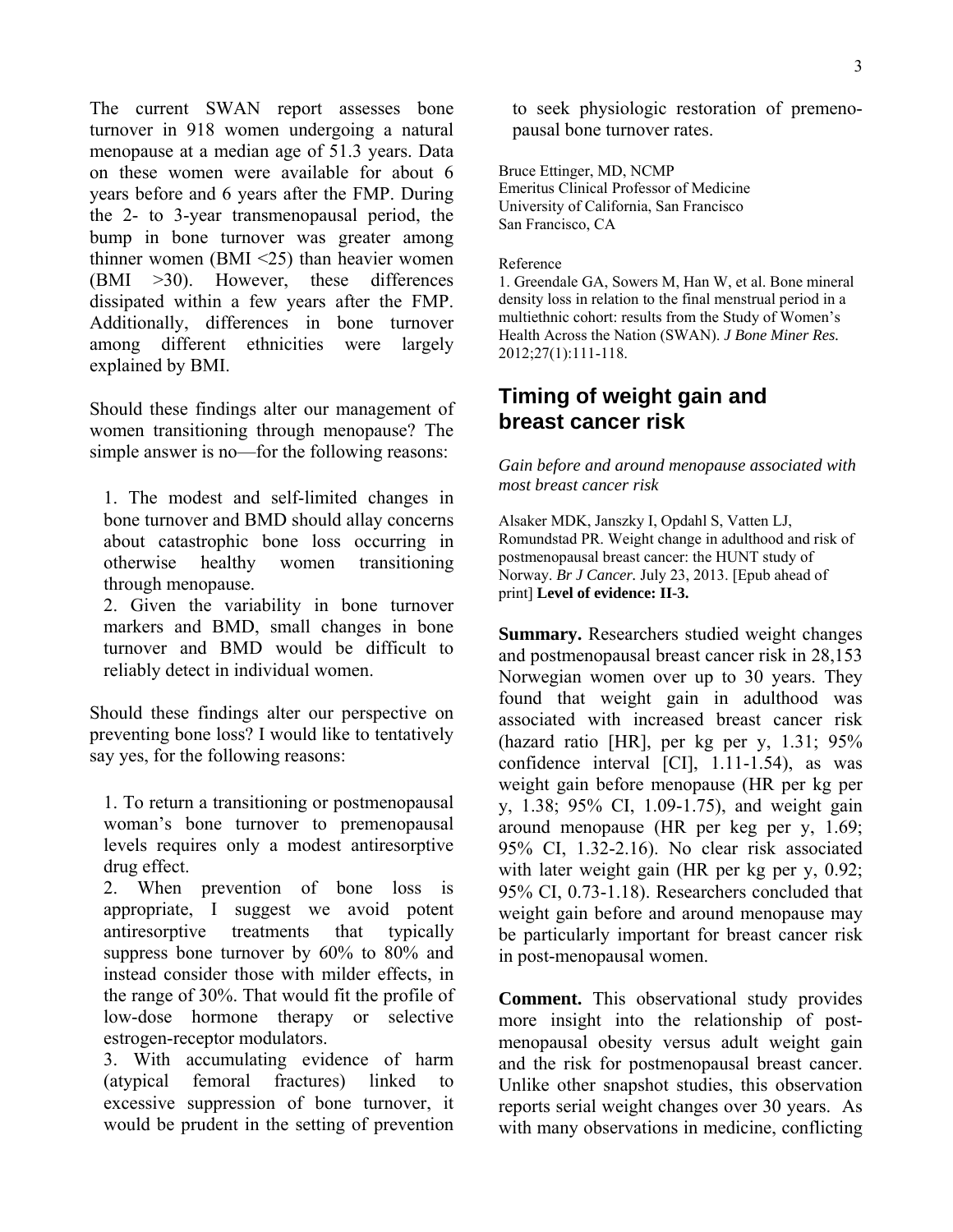and incomplete data are difficult for patients and physicians who counsel patients on possible modifiable lifestyle changes.

So what do we recommend to patients regarding modifiable lifestyle risk factors and breast cancer? The growing body of data suggests that maintaining a normal body mass index, moderating weekly alcohol consumption, and reducing postmenopausal body weight gain may help to reduce the incidence of breast cancer, but none of these variables has been subjected to testing in the gold-standard prospective randomized clinical trial. It is quite likely that randomized studies may help to eliminate bias from family history and other untested variables. Finally, although it seems likely that these suggestions would be helpful in reducing breast cancer recurrences in our 3 million US breast cancer survivors, randomized studies are lacking in this specific population, too.

We should remember that both the incidence and survival from breast cancer has improved since 2000, and this improvement is in large part attributed to reducing prolonged use of combined hormone replacement therapy. We owe thanks to the thousands of women who have participated in studies such as the Women's Health Initiative, Nurses' Health Study, and the Nord-Trondelag Health Study. Therefore, our most important recommendation is to participate in observational and randomized clinical studies which can provide new insight into new risk reduction strategies for breast cancer.

Elyse E. Lower, MD Director, University of Cincinnati Cancer Institute Comprehensive Breast Cancer Center Director, Breast Medical Oncology Professor of Hematology-Medical Oncology University of Cincinnati Cincinnati, Ohio

## **Improve your marriage in 30 minutes or less!**

### *In a randomized trial, a very brief program reduced marital dissatisfaction*

Finkel EJ, Slotter EB, Luchies LB, Walton GM, Gross JJ. A brief intervention to promote conflict reappraisal preserves marital quality over time. *Psychol Sci.* June 26, 2013. [Epub ahead of print]

**Summary.** Normatively, marital happiness decreases over time. Because depression is linked to marital discord and divorce rates hover near 50%, interventions that reduce marital dissatisfaction have clinical and public health merit. For this Internet-based, controlled study, investigators recruited a community-based convenience sample of 120 heterosexual married couples (mean age, 40; mean marriage length, 11 years). Participants were assessed for relationship satisfaction, love, intimacy, trust, passion, and commitment every 4 months for 2 years (7 waves of assessments). For waves 2 through 7, each spouse also provided "factbased," behavior-focused summaries of their most significant disagreements and rated conflict-related distress.

At 12 months, the couples underwent randomization. The intervention was a 7-minute task in which the couples individually reappraised the conflicts they had just identified and wrote about them from the perspective of a neutral third party. They repeated the writing task during the next two assessments and were encouraged to apply these third-party perspectives during other disagreements. Midway between each subsequent wave, the intervention couples received email reminders of the task, and control couples received friendly email check-ins.

As predicted, marital quality deteriorated during the study. After year 1, however, the intervention group reported less conflict-related distress starting with the first reappraisal and no longer reported declining marital quality.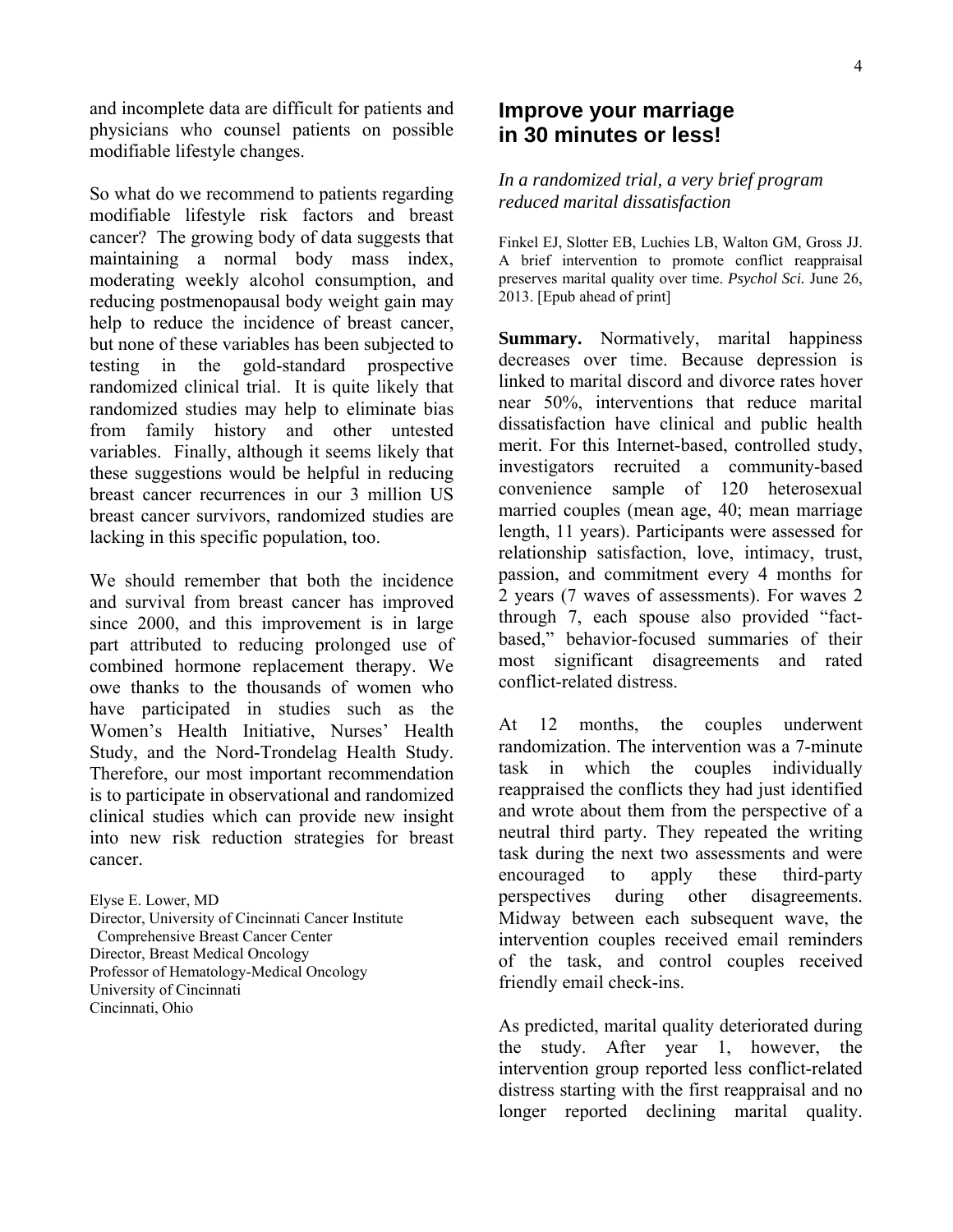The lengths of the marriages did not moderate the findings.

**Comment.** A briefly sustained, prompted intervention may prevent progressive decline in marital quality. Additional fine-grained research is necessary to identify the characteristics of the couples most and least amenable to such interventions and to examine dosing, timing, duration, implementation, and mechanisms of action. Whether these interventions might actually preserve marriages and help clinical populations remains to be seen.

Joel Yager, MD Professor, Department of Psychiatry School of Medicine University of Colorado Emeritus Professor, Department of Psychiatry University of New Mexico School of Medicine Emeritus Professor, Department of Psychiatry and Biobehavioral Sciences David Geffen School of Medicine, UCLA Los Angeles, CA

*Originally published in* Journal Watch Women's Health *at http://womens-health.jwatch.org/ July 24, 2013. Reprinted with permission.*

## *Menopause* **Editor's picks from August 2013**

NAMS spotlights selections from the most recent issue of the Society's official journal, *Menopause*, chosen by its Editor-in-Chief, Isaac Schiff, MD.

**Impact of brisk walking on perceived health evaluated by a novel short questionnaire in sedentary and moderately obese postmenopausal women.** 

Sophie Garnier, PhD, Isabelle Gaubert, MSc, Sandra Joffroy, PhD, Gerard Auneau, PhD, and Pascale Mauriege, PhD.

♦

**Significance of bladder trabeculation in postmenopausal women with severe pelvic organ prolapse: clinical and urodynamic assessments.** 

Ching-Chung Liang, MD, Yao-Lung Chang, MD, Yi-Hao Lin, MD, and Shuenn-Dhy Chang, MD.. ♦

#### **Aging, obesity, and multimorbidity in women 50 years or older: a population-based study.**

Vanessa de S. Santos Machado, MD, MSc, Ana Lucia Ribeiro Valadares, MD, PhD, Lucia H. Costa-Paiva, MD, PhD, Maria J. Osis, PhD, Maria H. Sousa, PhD, and Aarão M. Pinto-Neto, MD, PhD.

*First to Know*<sup>®</sup> is a registered trademark of The North American Menopause Society Copyright © 2013 The North American Menopause Society All rights reserved 5900 Landerbrook Drive, Suite 390 • Mayfield Heights, OH 44124 • USA Tel 440/442-7550 • Fax 440/442-2660 • info@menopause.org • www.menopause.org